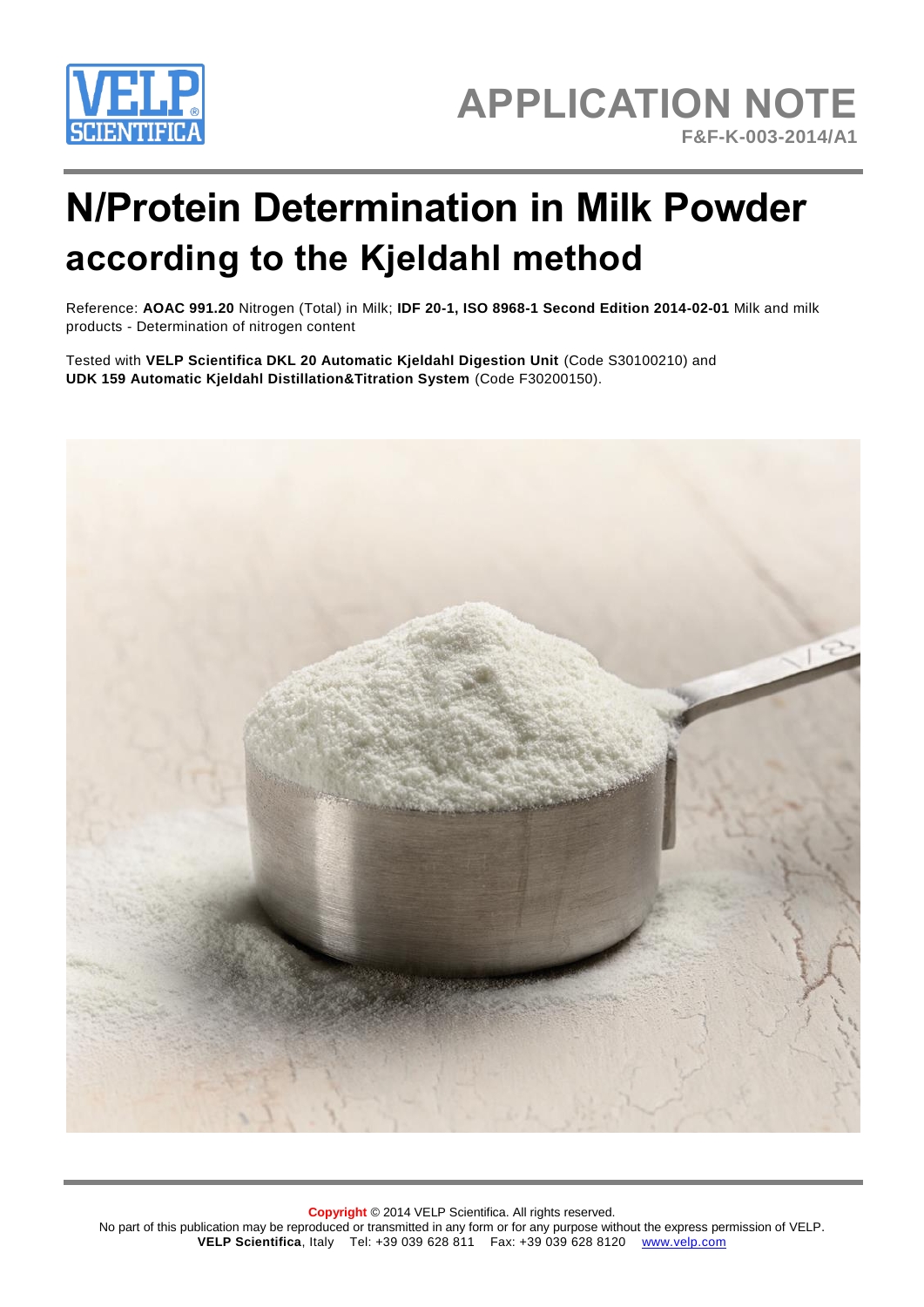

# **Introduction**

Powdered milk or dried milk is a manufactured dairy product made by removing almost all the water. This product has a far longer shelf life than liquid milk and does not need to be refrigerated, due to its low moisture content.

It can be reconstituted by adding water in order to obtain a ready-to-use liquid milk: on the water addition depends the fat content, so its high nutritional quality, combined with its versatile and multi-functional properties, makes it attractive for many food applications.

Dried milk is widely used as food ingredient because it is suitable for several applications: in confectionery, such as chocolate and caramel candy, manufacture of infant formula and recipes for bakery.

# **Protein Determination in Milk according to the Kjeldahl method**

Kjeldahl is nowadays the most used method for determining nitrogen and protein contents in foods and feeds, thanks to the high level of precision and reproducibility and to its simple application.

The modern Kjeldahl method consists in a procedure of catalytically supported mineralization of organic material in a boiling mixture of sulfuric acid and sulfate salt at digestion temperatures higher than 400 °C. During the process the organically bonded nitrogen is converted into ammonium sulfate. Alkalizing the digested solution liberates ammonia which is quantitatively steam distilled and determined by titration.

#### **Sample**

Milk Powder Type 1: protein expected value 12.4% Type 2: protein expected value 11.8%

# **Sample Digestion**

Transfer the sample to a container. Mix the sample by repeatedly rotating and inverting the container. Weight about 1 gram of sample in a nitrogen-free weighing boat (Code CM0486000) and transfer in a test tube For each sample, add in the test tube:

- 2 catalyst tablet VCM (code A00000274; 3.5 g  $K_2$ SO<sub>4</sub>, 0.1 g CuSO<sub>4</sub>, 5H<sub>2</sub>0 Missouri)
- 2 Antifoam VS (code A00000283)
- 20 ml concentrated sulphuric acid (96-98%)
- 5 ml of hydrogen peroxide (~30%)

Prepare some blanks with all chemicals and without sample.

Connect the Digestion Unit to a proper Aspiration Pump (JP code F30620198) and a Fume Neutralization System (SMS Scrubber code F307C0199) to neutralize the acid fumes created during digestion phase.

Digest the samples for 15 minutes at 150 °C, plus 15 minutes at 250 °C and 40 minutes at 420 °C according to the method "milk and derived products" (n° 1 on DKL 20).

#### **Distillation and Titration**

Let the test tubes cool down to 50-60 °C.

Condition the UDK 159 unit by performing the Automatic Check up in Menu-System and a Wash down.

- Distill the samples according to the following parameters (pre-defined method  $n^{\circ}$ 1):
- $\bullet$  H<sub>2</sub>O (dilution water): 50 ml
- NaOH (32 %): 70 ml
- 
- H<sub>2</sub>SO<sub>4</sub> (0.1 N) as titrant solution • Protein factor: 6.38
- $H_3BO_3$  (4 % with indicators): 30 ml
- Distillation &Titration analysis time: from 4 minutes for one test.